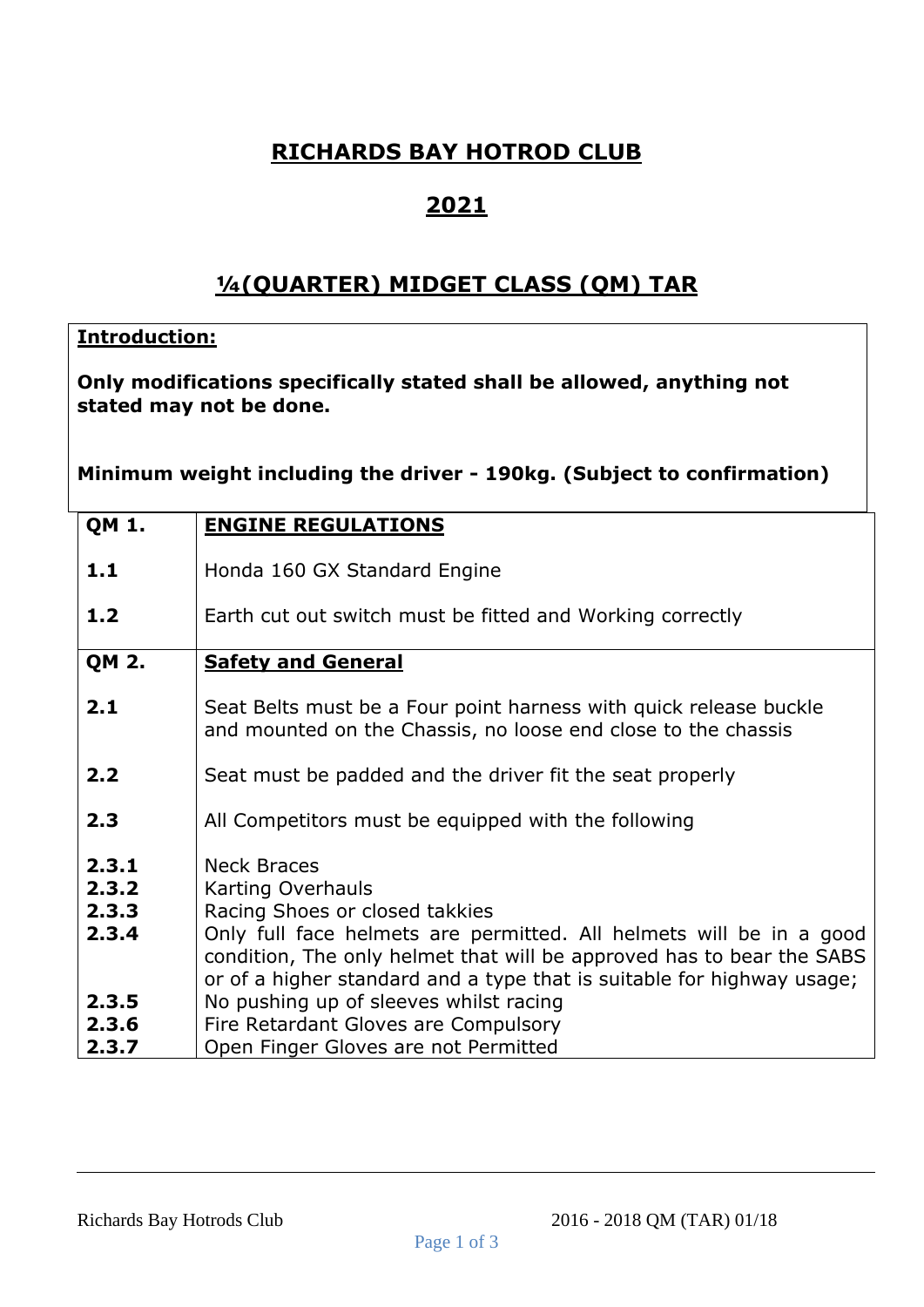| <u>OM 3</u>     | <b>Numbers</b>                                                                                                                                                                       |
|-----------------|--------------------------------------------------------------------------------------------------------------------------------------------------------------------------------------|
| 3.1             | Must be on both side of the REAR BackCone.                                                                                                                                           |
| 3.2             | The Club prefix must be clearly visible                                                                                                                                              |
| QM <sub>4</sub> | <b>Roll Cage and Body kit:</b>                                                                                                                                                       |
| 4.1             | All bodywork to be on cars at all times                                                                                                                                              |
| 4.2             | Holes in rear body cone that extend beyond the engine driveshaft are<br>not permitted.                                                                                               |
| <b>QM 5.</b>    | <b>Floorplate:</b>                                                                                                                                                                   |
| 5.1             | All cars must have a secure floor plates extending from base of seat<br>to in front of pedal assembly.                                                                               |
| QM 6.           | <b>Brakes</b>                                                                                                                                                                        |
| 6.1             | Brakes must be working                                                                                                                                                               |
| 6.2             | Cable type original brakes may be replaced by Motorcycle Hydraulic<br>units.                                                                                                         |
| <b>QM 7.</b>    | <b>Steering:</b>                                                                                                                                                                     |
| 7.1             | Steering rack free                                                                                                                                                                   |
| 7.2             | All parts of the steering must have a method of attachments<br>offering maximum safety (split pins; self-locking nuts or bolts)                                                      |
| <b>QM 8.</b>    | <b>Exhausts:</b>                                                                                                                                                                     |
| 8.1             | Exhaust pipe may be changed. A max 32 mm OD tube may be used<br>and may not be shorter than 200 mm. This exhaust must be angled<br>downwards. Otherwise standard factory units only. |
| QM 9.           | Carburettors:                                                                                                                                                                        |
| 9.1             | <b>Carburetor Standard</b>                                                                                                                                                           |